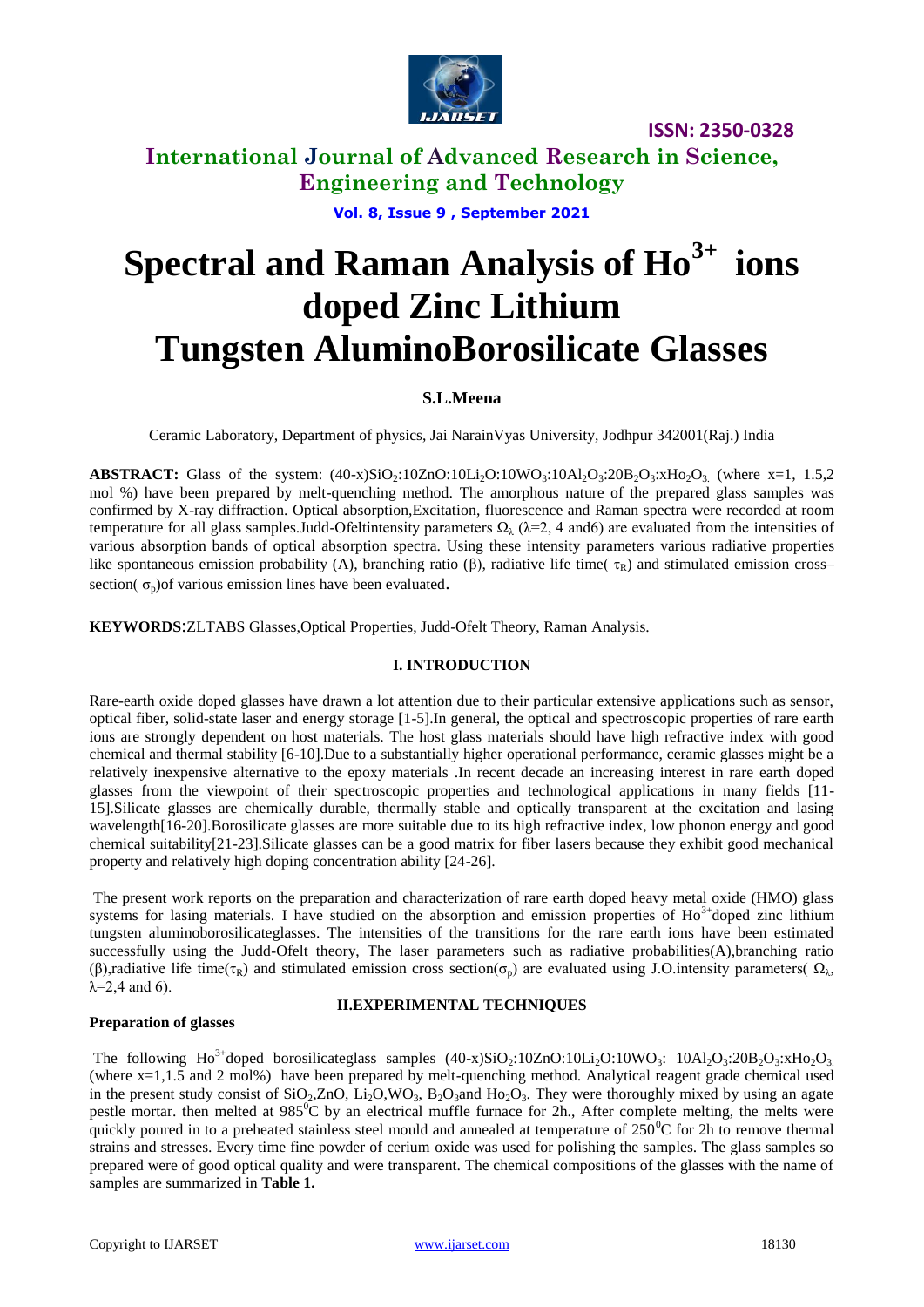

# **ISSN: 2350-0328 International Journal of Advanced Research in Science, Engineering and Technology**

### **Vol. 8, Issue 9 , September 2021**

**Table 1.** Chemical composition of the glasses Sample Glass composition (mol %)  $ZLTABS(UD) = 40SiO<sub>2</sub>:10ZnO:10Li<sub>2</sub>O:10WO<sub>3</sub>:10Al<sub>2</sub>O<sub>3</sub>:20B<sub>2</sub>O<sub>3</sub>$ ZLTABS (HO1)  $39SiO_2:10ZnO:10Li_2O:10WO_3:10Al_2O_3:20B_2O_3:1 Ho_2O_3$  $ZLTABS(HO1.5)$  38.5SiO<sub>2</sub>:10ZnO:10Li<sub>2</sub>O:10WO<sub>3</sub>:10Al<sub>2</sub>O<sub>3</sub>:20B<sub>2</sub>O<sub>3</sub>:1.5Ho<sub>2</sub>O<sub>3</sub> ZLTABS(HO2) 38 SiO<sub>2</sub>:10ZnO:10Li<sub>2</sub>O:10WO<sub>3</sub>:10Al<sub>2</sub>O<sub>3</sub>:20B<sub>2</sub>O<sub>3</sub>:2Ho<sub>2</sub>O<sub>3</sub>

ZLTABS (UD) -Represents undopedZinc Lithium Tungsten AluminoBorosilicateglass specimen.  $ZLTABS(HO)$ -Represents  $Ho<sup>3+</sup>dopedZinc. Lithium Tungsten. Alumino Borosilicateglass specimens.$ 

### **III.THEORY**

### **A. Oscillator Strength**

The intensity of spectral lines are expressed in terms of oscillator strengths using the relation [27].

$$
f_{\text{expt}} = 4.318 \times 10^{-9} \text{g (v) dv} \tag{1}
$$

where,  $\varepsilon$  (*v*) is molar absorption coefficient at a given energy *v* (cm<sup>-1</sup>), to be evaluated from Beer–Lambert law. Under Gaussian Approximation, using Beer–Lambert law, the observed oscillator strengths of the absorption bands have been experimentally calculated [28], using the modified relation:

$$
P_m=4.6\times10^{-9}\times\frac{1}{cl}\log\frac{I_0}{I}\times\Delta v_{1/2}(2)
$$

where c is the molar concentration of the absorbing ion per unit volume, I is the optical path length,  $logI_0/I$  is optical density and  $\Delta v_{1/2}$  half band width.

### **B. Judd-Ofelt Intensity Parameters**

According to Judd[29] and Ofelt[30] theory, independently derived expression for the oscillator strength of the induced forced electric dipole transitions between an initial J manifold  $(4f^N(S, L)$  J> level and the terminal J' manifold  $(4f^N(S, L)$  $(S', L')$  J'> is given by:

$$
\frac{8\pi^{2}mc\bar{\upsilon}}{3h(2J+1)}\frac{1}{n}\left[\frac{(n^{2}+2)^{2}}{9}\right] \times S(J,J')
$$
  
strength S (J, J') is given by the equation  
(3)

 $S (J, J') = e^2 \sum \Omega_{\lambda} < 4f^N(S, L) J ||U^{(\lambda)} || 4f^N(S', L')J' > 2$  (4)  $λ = 2, 4, 6$ 

In the above equation m is the mass of an electron, c is the velocity of light, *ν* is the wave number of the transition, h is Planck's constant, n is the refractive index, J and J' are the total angular momentum of the initial and final level respectively,  $\Omega_{\lambda}$  ( $\lambda$ =2,4and 6) are known as Judd-Ofelt intensity.

### **C.Radiative Properties**

The  $\Omega_{\lambda}$  parameters obtained using the absorption spectral results have been used to predict radiative properties such as spontaneous emission probability (A) and radiative life time  $(\tau_R)$ , and laser parameters like fluorescence branching ratio( $\beta_R$ ) and stimulated emission cross section ( $\sigma_p$ ).

The spontaneous emission probability from initial manifold  $4f^N(S, L) J$  > to a final manifold  $4f^N(S, L) J$  > is given by:

Where, the line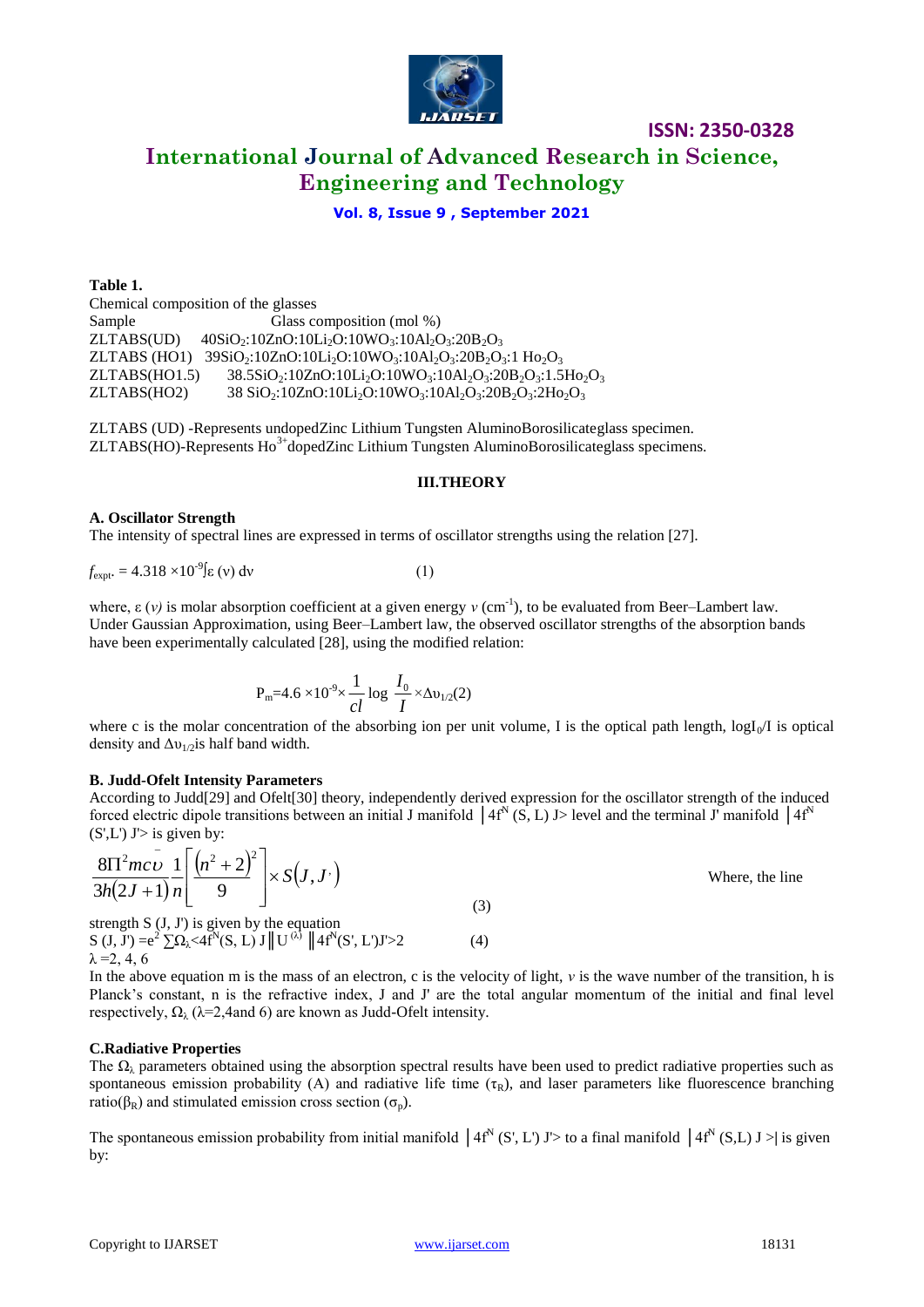

# **International Journal of Advanced Research in Science, Engineering and Technology**

## **Vol. 8, Issue 9 , September 2021**

(5)

$$
A[(S', L') J'; (S, L)J] = \frac{64 \pi^2 \nu^3}{3h(2j + 1)} \left[ \frac{n(n^2 + 2)^2}{9} \right] \times S(J', \bar{J})
$$

Where, S (J', J) =  $e^2 [\Omega_2 || U^{(2)} ||^2 + \Omega_4 || U^{(4)} ||^2 + \Omega_6 || U^{(6)} ||^2]$ 

The fluorescence branching ratio for the transitions originating from a specific initial manifold  $|4f^N(S, L) J| > 0$  a final many fold  $\left| 4f^N(S,L)J \right| >$  is given by

$$
\beta [(S', L') J'; (S, L) J] = \sum_{A[(S' L')J'(\bar{S} L)]}^{A[(S' L)]}
$$
\n(6)

where, the sum is over all terminal manifolds.

The radiative life time is given by

$$
\tau_{rad} = \sum A[(S', L') J'; (S, L)] = A_{Total}^{-1}(7)
$$

S L J

where, the sum is over all possible terminal manifolds. The stimulated emission cross -section for a transition from an initial manifold  $(4f^N(S', L'))$  J'> to a final manifold

 $|4f^N(S,L)J\rangle$  is expressed as

$$
\sigma_p(\lambda_p) = \left[\frac{\lambda_p^4}{8\pi c n^2 \Delta \lambda_{eff}}\right] \times A[(S', L')j'; (\bar{S}, \bar{L})\bar{J}]
$$
\n(8)

where,  $\lambda_n$  the peak fluorescence wavelength of the emission band and  $\Delta \lambda_{\text{eff}}$  is the effective fluorescence line width.

### **D.** Nephelauxetic Ratio (β') and Bonding Parameter  $(b^{1/2})$

The nature of the R-O bond is known by the Nephelauxetic Ratio  $(\beta')$  and Bonding Parameters  $(b^{1/2})$ , which are computed by using following formulae [31, 32]. The Nephelauxetic Ratio is given by  $\beta' = \frac{\nu}{\mu}$  $\frac{v_g}{v_a}(9)$ 

where,  $v_a$  and  $v_g$  refer to the energies of the corresponding transition in the glass and free ion, respectively. The value of bonding parameter  $(b^{1/2})$  is given by

$$
b^{1/2} = \left[\frac{1-\beta'}{2}\right]^{1/2}
$$

### **IV. RESULT AND DISCUSSION**

(10)

### **A. XRD Measurement**

Figure 1 presents the XRD pattern of the sample contain -  $SiO<sub>2</sub>$  which is show no sharp Bragg's peak, but only a broad diffuse hump around low angle region. This is the clear indication of amorphous nature within the resolution limit of XRD instrument.

 $\frac{20}{20}$  30 40 50 60 70 80<br>Fig. 1 X-ray diffraction pattern of SiO<sub>2</sub>:ZnO:Li<sub>2</sub>O:WO<sub>3</sub>:Al<sub>2</sub>O<sub>3</sub>:B<sub>2</sub>O<sub>3</sub>:Ho<sub>2</sub>O<sub>3</sub>  $\frac{40}{20}$  50 60<br> $\frac{20}{20}$  (degree) Ref Intensity (arb. units) 1.0% Hotel and Communications of the Communications of the Communications of the Communications of the Communications of the Communications of the Communications of the Communications of the Comm 1.5% Ho 2.0% Ho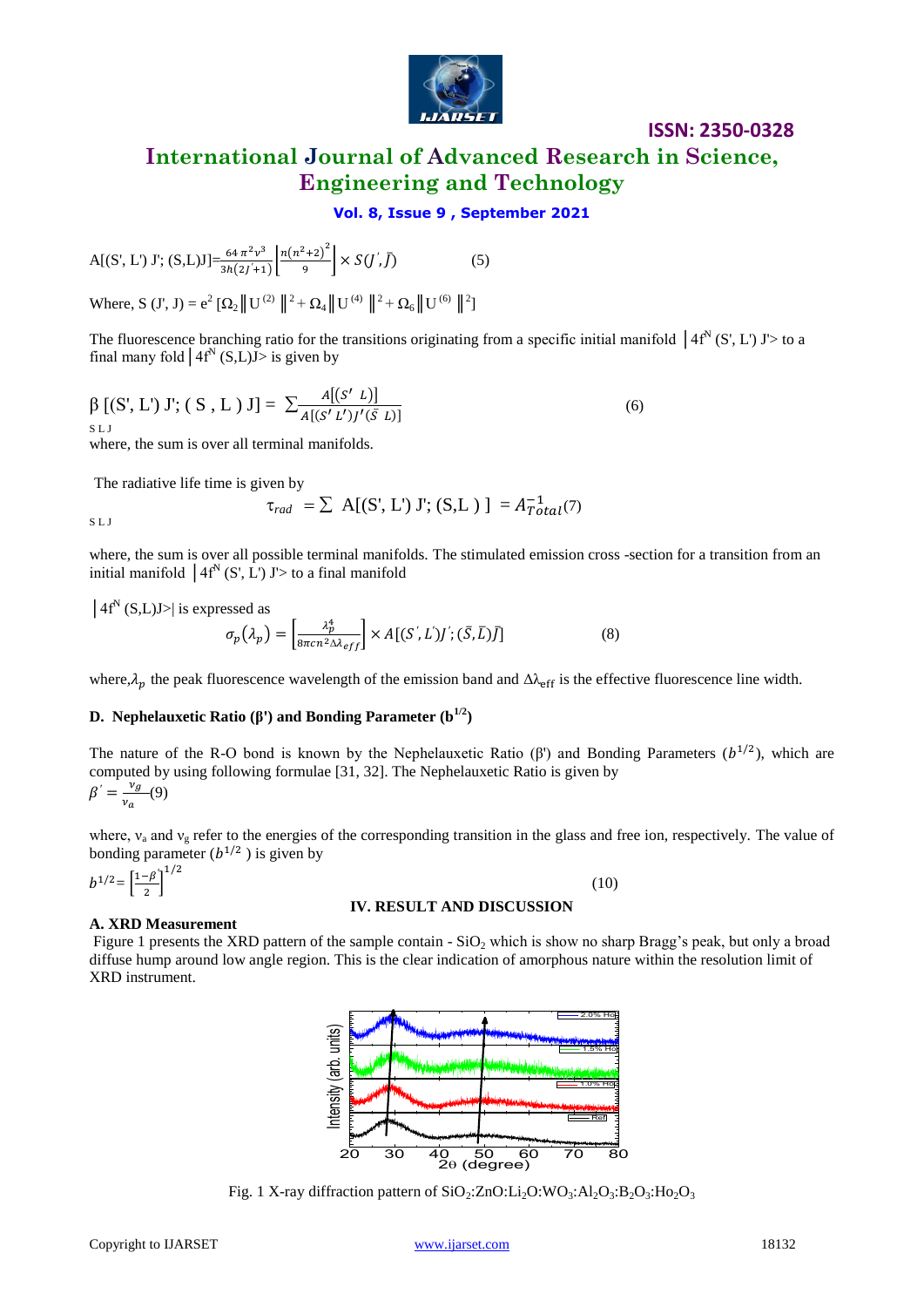

# **ISSN: 2350-0328 International Journal of Advanced Research in Science, Engineering and Technology**

**Vol. 8, Issue 9 , September 2021**

#### **B. Raman spectra**

The Raman spectrum ofZinc Lithium Tungsten AluminoBorosilicate(ZLTABS) glass specimens is recorded and is shown in Fig. 2. The spectrum peaks located at 600, 797 and 1205 cm<sup>-1</sup>. The band at 600 and 797cm<sup>-1</sup> assigned to Si-O-Si symmetric stretching and bending vibration, respectively. The band at 1205cm<sup>-1</sup>assigned toSi-O-Si asymmetric stretching.





### **C. Absorption Spectrum**

The absorption spectra of  $Ho^{3+}$ doped ZLTABS glass specimens have been presented in Figure 3 in terms of optical density versus wavelength. Twelve absorption bands have been observed from the ground state  ${}^{5}I_{8}$ to excited states  ${}^{5}I_{5}$ ,  ${}^5I_4$ ,  ${}^5F_5$ ,  ${}^5F_4$ ,  ${}^5F_3$ ,  ${}^3K_8$ ,  ${}^5G_6$ ,  ${}^6G_6$ ,  ${}^6G$ ,  ${}^3G_3$ ,  ${}^5G_2$ ,  ${}^5G_3$ , and  ${}^3F_4$  for Ho<sup>3+</sup> doped ZLTABS glasses.



Fig. (3) Absorption spectrum of ZLTABS HO (01)glass.

The experimental and calculated oscillator strength for Ho<sup>3+</sup>ions in ZLTABS glasses are given in **Table 2.**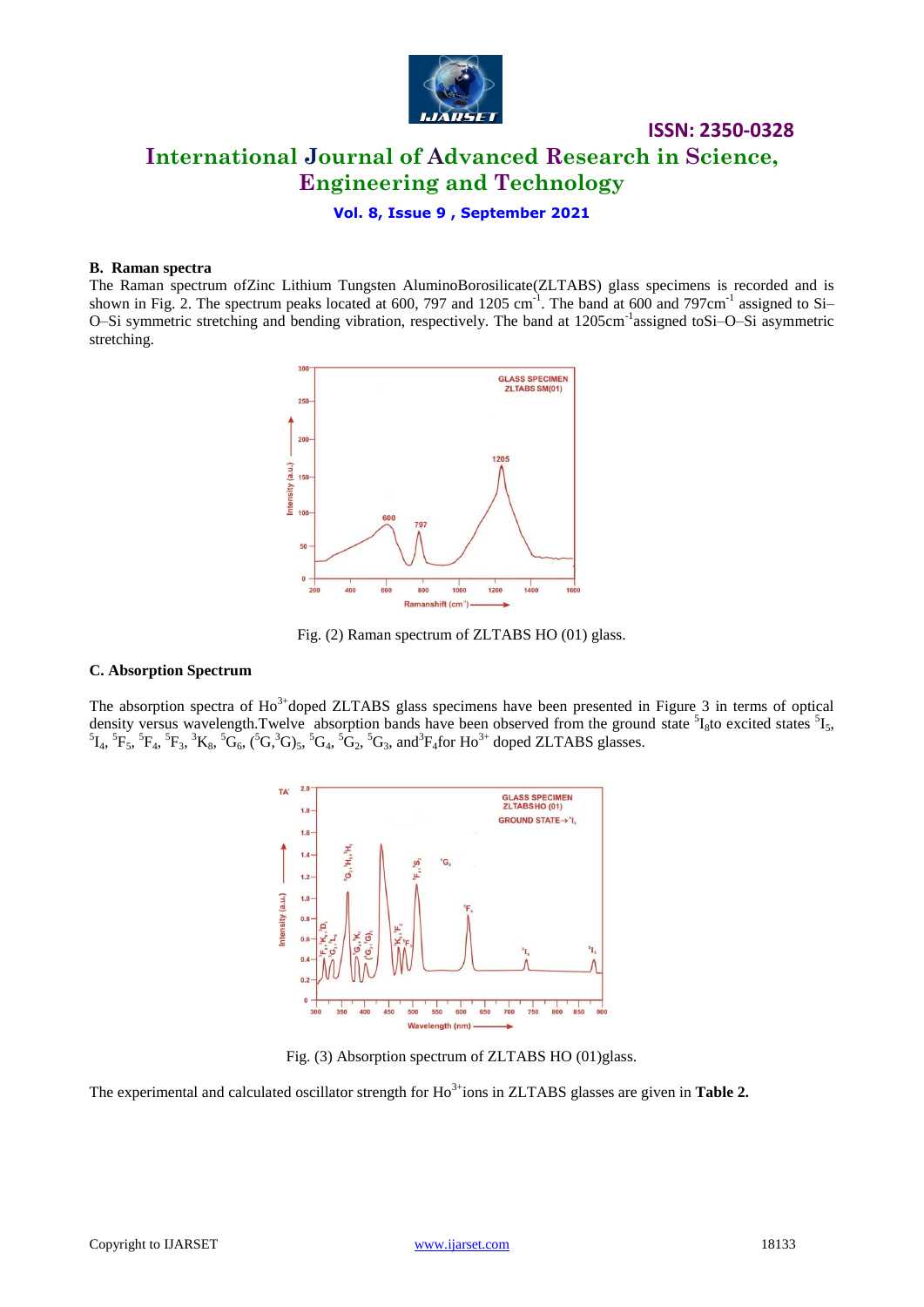

# **International Journal of Advanced Research in Science, Engineering and Technology**

**ISSN: 2350-0328**

**Vol. 8, Issue 9 , September 2021**

| <b>Energy level from</b>      | <b>Glass</b> |             | <b>Glass</b>  |             | <b>Glass</b> |             |  |
|-------------------------------|--------------|-------------|---------------|-------------|--------------|-------------|--|
| $^{5}L_{8}$                   | ZLTABS(HO01) |             | ZLTABS(HO1.5) |             | ZLTABS(HO02) |             |  |
|                               | $P_{exp}$ .  | $P_{cal}$ . | $P_{exp}$ .   | $P_{cal}$ . | $P_{exp}$ .  | $P_{cal}$ . |  |
| $^{5}I_5$                     | 0.44         | 0.24        | 0.41          | 0.24        | 0.36         | 0.24        |  |
| $\overline{5}_{\text{L}_4}$   | 0.07         | 0.02        | 0.06          | 0.02        | 0.04         | 0.02        |  |
| ${}^{5}F_5$                   | 3.68         | 2.81        | 3.62          | 2.79        | 3.56         | 2.76        |  |
| ${}^5F_4$                     | 4.68         | 4.35        | 4.64          | 4.32        | 4.58         | 4.27        |  |
| ${}^{5}F_3$                   | 1.57         | 2.41        | 1.54          | 2.40        | 1.49         | 2.37        |  |
| $\mathrm{^{3}K_{8}}$          | 1.44         | 1.97        | 1.41          | 1.96        | 1.37         | 1.93        |  |
| ${}^5G_6$                     | 24.88        | 24.86       | 24.81         | 24.81       | 23.96        | 23.99       |  |
| $\overline{({}^5G, {}^3G)_5}$ | 3.86         | 1.72        | 3.81          | 1.71        | 3.77         | 1.69        |  |
| ${}^5G_4$                     | 0.09         | 0.61        | 0.08          | 0.60        | 0.06         | 0.59        |  |
| $\overline{^5G_2}$            | 5.69         | 5.31        | 5.63          | 5.30        | 5.58         | 5.14        |  |
| $\overline{G}_3$              | 1.50         | 1.38        | 1.46          | 1.38        | 1.42         | 1.35        |  |
| ${}^3F_4$                     | 1.40         | 4.21        | 1.37          | 4.18        | 1.32         | 4.14        |  |
| r.m.s. deviation              | ±1.1102      |             | ±1.1019       |             | ±1.1020      |             |  |

**Table 2: Measured and calculated oscillator strength (Pm×10+6) of Ho3+ions in ZLTABS glasses.**

Computed values of F<sub>2</sub>, Lande' parameter ( $\xi_{4f}$ ), Nephlauxetic ratio( $\beta$ ') and bonding parameter( $b^{1/2}$ ) for Ho<sup>3+</sup>ions in ZLTABS glass specimen are given in Table 3.

**Table 3:**  $F_2, \xi_{4f}$ ,  $\beta'$  and  $b^{1/2}$  parameters for Holmium doped glass specimen.

| $\sim$<br>ipecimen<br>. viasc<br>сын<br>ມເ | $\overline{\phantom{a}}$                   |         | $^{\circ}$              | $-1/4$                   |
|--------------------------------------------|--------------------------------------------|---------|-------------------------|--------------------------|
| <b>TT</b><br>$5^+$<br>пv                   | $\Omega$<br>$\sim$ $\sim$ $\sim$<br>JJ0.04 | 1220.10 | 0.227<br>v. <i>, J.</i> | $U \rightarrow I$<br>v.i |

In theZinc Lithium Tungsten AluminoBorosilicateglasses (ZLTABS) $\Omega_2$ ,  $\Omega_4$  and  $\Omega_6$  parameters decrease with the increase of x from 1 to 2 mol%. The order ofmagnitude of Judd-Ofelt intensity parameters is  $\Omega_2 > \Omega_6 > \Omega_4$  for all the glass specimens. The spectroscopic quality factor ( $\Omega_4/\Omega_6$ ) related with the rigidity of the glass system has been found to lie between 0.618 and 0.619 in the present glasses.

The values of Judd-Ofelt intensity parameters are given in **Table 4.**

| <b>Glass Specimen</b> | $\Omega_2$ (pm <sup>2</sup> ) | $\Omega_4$ (pm <sup>2</sup> ) | $\Omega_6$ (pm <sup>2</sup> ) | $\Omega_4/\Omega_6$ |
|-----------------------|-------------------------------|-------------------------------|-------------------------------|---------------------|
| ZLTABS (HO01)         | 5.196                         | l.176                         | l.901                         | 0.6186              |
| $ZLTABS$ (HO1.5)      | 5.188                         | . 168                         | .887                          | 0.6189              |
| ZLTABS (HO02)         | 4.985                         | .155                          | . 865                         | 0.6193              |

### **Table4: Judd-Ofelt intensity parameters for Ho3+ doped ZLTABS glass specimens.**

### **D. Excitation Spectrum**

The Excitation spectra of Ho<sup>3+</sup>doped ZLTABSglass specimens have been presented in Figure 4 in terms of Excitation Intensity versus wavelength.The excitation spectrum was recorded in the spectral region 325–525 nm fluorescence at 545nm having different excitation band centered at 349,420, 452, 475 and 486 nmare attributed to the  ${}^5G_3$ , ${}^5G_5$ ,  ${}^3G_5$ ,  ${}^5G_6$ ,  ${}^3K_8$  and  ${}^5F_3$  transitions, respectively. The highest absorption level is  ${}^5G_6$  and is at 452nm. So this is to be chosen for excitation wavelength.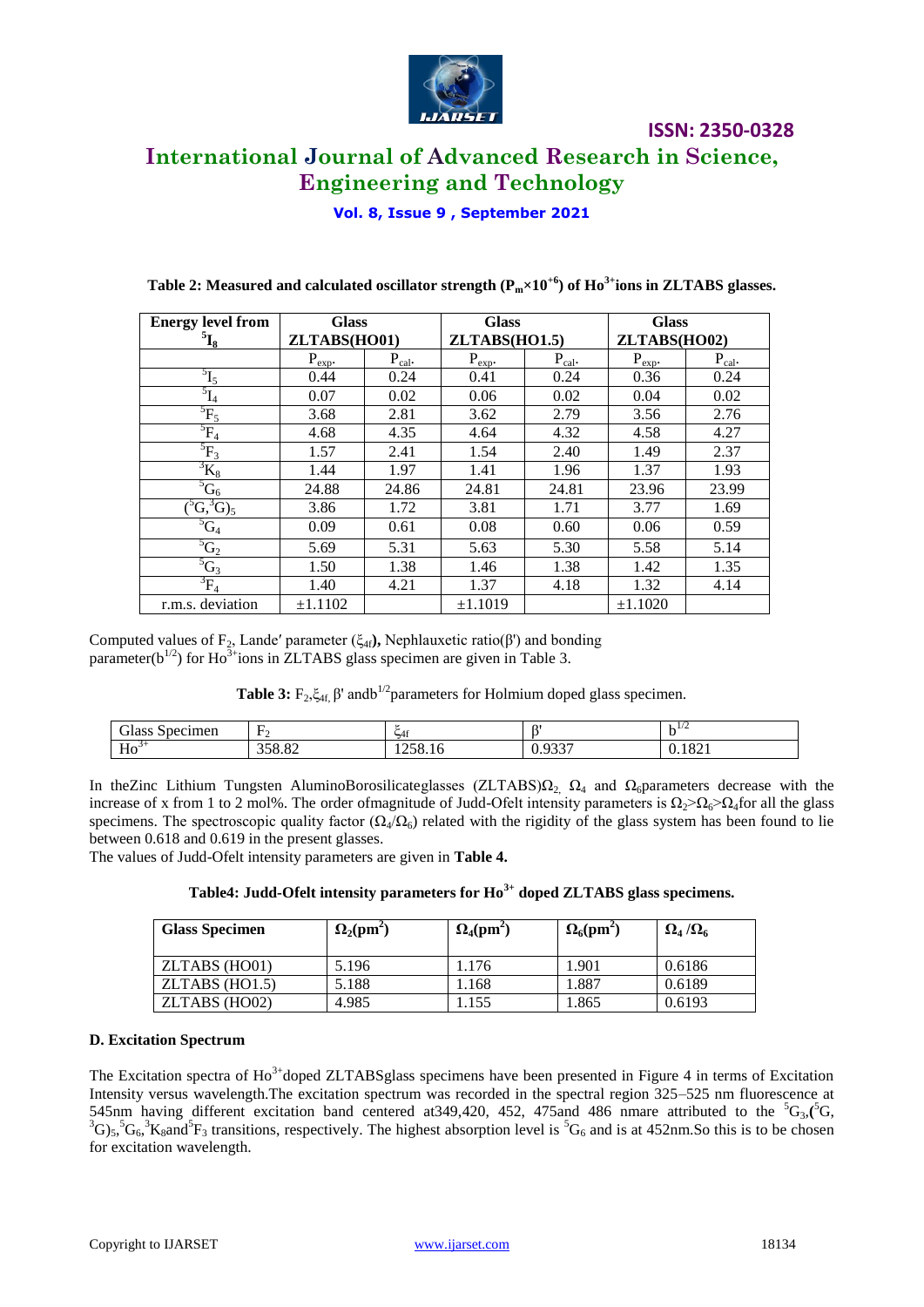

# **International Journal of Advanced Research in Science, Engineering and Technology**

**ISSN: 2350-0328**

### **Vol. 8, Issue 9 , September 2021**



Fig. (4) Excitation spectrum of ZLTABS HO (01) glass.

### **E. Fluorescence Spectrum**

The fluorescence spectrum of  $Ho^{3+}$ doped in zinc lithium tungsten aluminoborosilicateglass is shown in Figure 5. There are nine broad bands observed in the Fluorescence spectrum of  $Ho<sup>3+</sup>$ dopedzinc lithium tungsten aluminoborosilicateglass. The wavelengths of these bands along with their assignments are given in Table 5. The peak with maximum emission intensity appears at 555nm and corresponds to the  $({}^{5}F_{4} \rightarrow {}^{5}I_{8})$  transition.



Fig. (5). Fluorescence spectrum of ZLTABS HO (01) glass.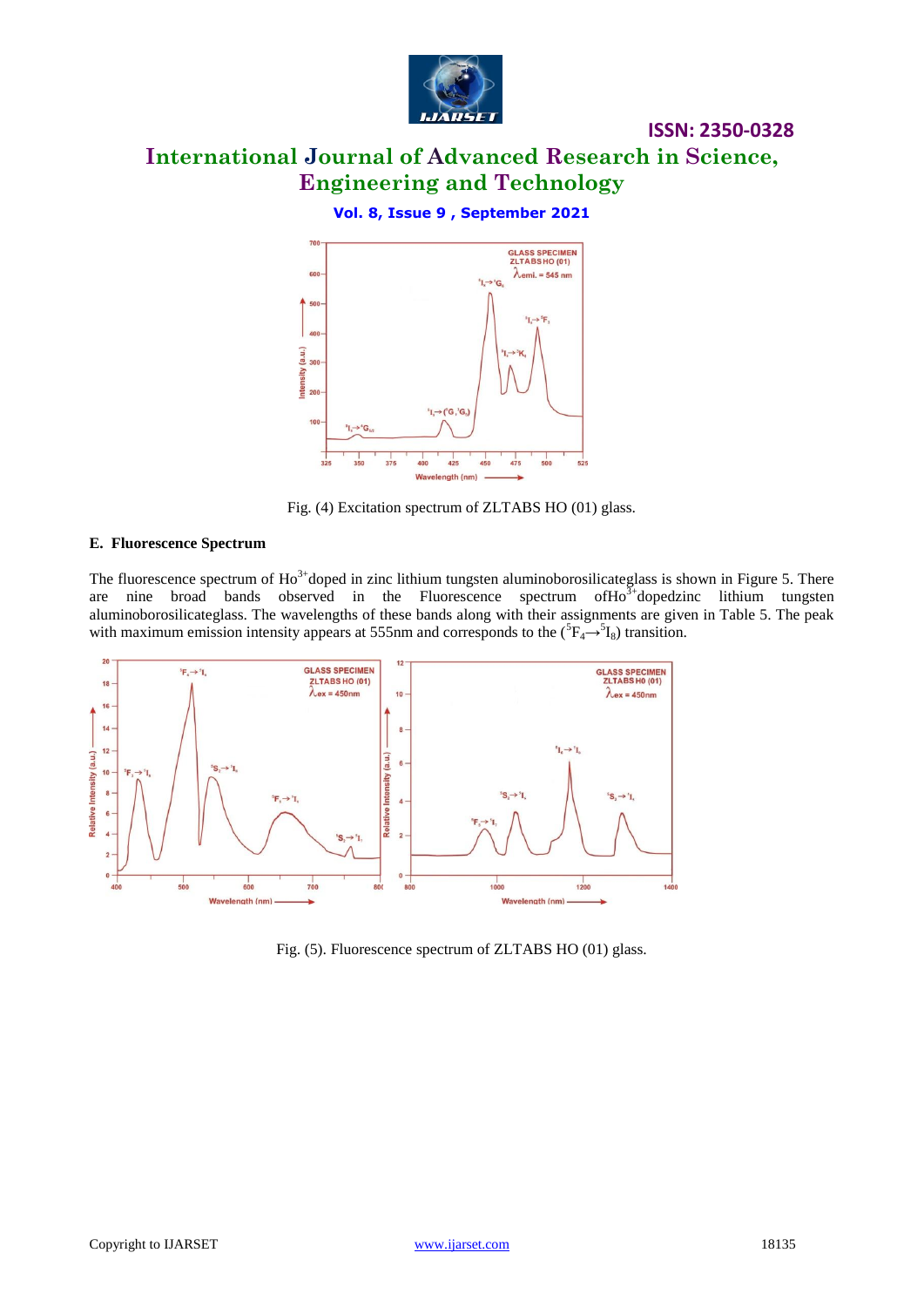

# **International Journal of Advanced Research in Science, Engineering and Technology**

### **Vol. 8, Issue 9 , September 2021**

**Table5:Emission peak wave lengths (λp),radiative transition probability (Arad),branching ratio (β),stimulated emission cross-section(**  $\sigma_p$ ) and radiative life time(  $\tau_R$ )for various transitions in Ho<sup>3+</sup> doped ZLTABS glasses.

| <b>Transition</b>             |                        | ZLTABS(HO 01)     |        |                               | ZLTABS(HO 1.5)  |                   |        | $ZLTABS$ (HO 02) |               |                   |        |                      |                     |
|-------------------------------|------------------------|-------------------|--------|-------------------------------|-----------------|-------------------|--------|------------------|---------------|-------------------|--------|----------------------|---------------------|
|                               | $\lambda_{\text{max}}$ | $A_{rad}(s^{-1})$ | ß      | $\sigma_{\rm n}$              | $\tau_R(\mu s)$ | $A_{rad}(s^{-1})$ | ß      | $\sigma_{\rm n}$ |               | $A_{rad}(s^{-1})$ |        | $\sigma_p (10^{-20}$ | $\tau_R (10^{-20})$ |
|                               | (nm)                   |                   |        | $(10^{-20}$ cm <sup>2</sup> ) |                 |                   |        | $(10^{-20}$      | $\tau_R$ (µs) |                   |        | $\text{cm}^2$        | $\text{cm}^2$       |
|                               |                        |                   |        |                               |                 |                   |        | $\text{cm}^2$    |               |                   |        |                      |                     |
| ${}^5F_3 \rightarrow {}^5I_8$ | 435                    | 5121.46           | 0.2499 | 0.580                         |                 | 5093.40           | 0.2499 | 0.562            |               | 5043.59           | 0.2499 | 0.547                |                     |
| ${}^5F_4 \rightarrow {}^5I_8$ | 501                    | 8143.34           | 0.3973 | 1.204                         |                 | 8099.36           | 0.3973 | 1.189            |               | 8015.93           | 0.3972 | 1.163                |                     |
| ${}^5S_2 \rightarrow {}^5I_8$ | 555                    | 2136.61           | 0.1043 | 0.422                         |                 | 2126.05           | 0.1043 | 0.417            |               | 2104.12           | 0.1043 | 0.408                |                     |
| ${}^5F_5 \rightarrow {}^5I_8$ | 652                    | 2323.64           | 0.1134 | 0.727                         | 4879.28         | 2321.13           | 0.1134 | 0.716            | 4905.38       | 2289.10           | 0.1134 | 0.702                | 4955.33             |
| ${}^5S_2 \rightarrow {}^5I_7$ | 761                    | 1620.49           | 0.0791 | 1.119                         |                 | 1612.25           | 0.0791 | 1.099            |               | 1596.48           | 0.0791 | 1.071                |                     |
| ${}^5F_5 \rightarrow {}^5I_7$ | 995                    | 540.52            | 0.0264 | 1.186                         |                 | 537.73            | 0.0264 | 1.165            |               | 531.56            | 0.0263 | 1.137                |                     |
| $I_6 \rightarrow 5 I_8$       | 1032                   | 248.95            | 0.0121 | 0.684                         |                 | 247.68            | 0.0121 | 0.675            |               | 245.27            | 0.0122 | 0.656                |                     |
| ${}^5S_2 \rightarrow {}^5I_5$ | 1195                   | 284.03            | 0.0139 | 1.192                         |                 | 282.61            | 0.0139 | 1.178            |               | 279.59            | 0.0139 | 1.146                |                     |
| ${}^5S_2 \rightarrow {}^5I_6$ | 1310                   | 75.80             | 0.0037 | 0.619                         |                 | 75.39             | 0.0037 | 0.606            |               | 74.65             | 0.037  | 0.591                |                     |

### **V. CONCLUSION**

In the present study, the glass samples of composition  $(40-x)SiO<sub>2</sub>:10ZnO:10Li<sub>2</sub>O:10WO<sub>3</sub>:10Al<sub>2</sub>O<sub>3</sub>:20B<sub>2</sub>O<sub>3</sub>:xHo<sub>2</sub>O<sub>3</sub> (where x =1,1.5and$ 2mol %) have been prepared by melt-quenching method. The value of stimulated emission cross-section  $(\sigma_n)$  is found to be maximum for the transition  $({}^5F_4 \rightarrow {}^5I_8)$  for glass ZLTABS (HO 01), suggesting that glass ZLTABS (HO 01) is better compared to the other two glass systems ZLTABS (HO1.5) and ZLTABS (HO02). The increasing stability of the glass samples shows that they are thermally resistant.

### **REFERENCES**

[1].Ersundu,A.E.,Celikbilek,M.,Baazouzi,M.,Soltani,M.T.,Troles,J.and Aydin,S.(2014).Characterization of new Sb<sub>2</sub>O<sub>3</sub> based multicomponent heavy metal oxide glass.J.Alloys and Compounds,615,712-718.

[2].Zhang, L.,Lu, Z., Song,Y.,Zhao, L., Bhatia, B.,Bagnall, K.R.and Wang. E. N. (2019). Thermal Expansion Coefficient of Monolayer Molybdenum Disulfide Using Micro-Raman Spectroscopy. Nano Letters**,** *19*, 4745-4751.

[3]. Vijaya, N. and Jayasankar, C.K. (2013).Structural and spectroscopic properties of Eu<sup>3+</sup>- doped zinc fluorophosphate glasses, J. Mol. Struct. 1036, 42-50.

[4].Reddy, M. S.,Uchil, J.andReddy, C. N. (2014).Thermal and Optical properties of Sodium-Phospho- Zinc-Neodymium oxide glass system, J. of Adv. Sci. Research, 5(2), 32- 39.

[5].Narayanan, M.K. and Shashikala, H.D.(2015). Thermal and optical properties of BaO-CaF<sub>2</sub>-P<sub>2</sub>O<sub>5</sub> glasses, J. Non-Cryst. Solids, 422, 6-11.

[6]. Adrian,C. W. (2010).Borate Structures: Crystalline and Vitre-ous,Physics and Chemistry of Glasses—European Journal of Glass Science and Technology Part B, 51, 1-39.

[7].Meena,S.L.(2017).Spectroscopic Properties of Eu3+Doped in Yttrium Zinc Lithium Bismuth Borate Glasses. The Int.J. Eng. and Scie. (IJES),6 , 10 , 30-36 .

[8]. Murthy Goud , K. K., Ramesh, C.H. and AppaRao , B. (2017). Up conversion and Spectroscopic Properties of Rare Earth Codoped Lead Borate GlassMatrix. Material Science Research India,14**,** 140-145**.**

[9]. Elbatal, F.H., Marzouk,M.A. and Elbatal, H.A.(2016).Optical and crystallization studies of titanium dioxide doped sodium and potassium silicate glasses,J. Mol.Struct.1121,54-59.

[10].Damodaraiah, S., Prasad, V. R., Babu, S. and Ratnakaram, Y. C. (2017). Structural and luminescence properties of Dy<sup>3+</sup> doped bismuth phosphate glasses for greenish yellow light applications. Optical Materials, 67, 14-24.

[11].Shoaib, M., Chanthima, N., Rooh, G., Rajaramakrishna, R. and Kaewkhao,J.(2019).Physical and luminescence properties of rare earth doped phosphate glasses for solid state lighting applications. Thai interdisciplinary research, 14, 3, 20 – 26.

[12].Klementa,R.,Hrukaa, B.,Hronský, V. andOl£ák, D.(2014). Preparation andCharacterization of Basic and Er<sup>3+</sup>-Doped Glasses in the System Y<sub>2</sub>O<sub>3</sub>-Al<sub>2</sub>O<sub>3</sub>-ZrO<sub>2</sub>.,126, ActaPhysicaPolonicaA, 126, 17-21.

[13].Swapna,K.,Mahamuda,S.,Venkateswarlu,M.,SrinivasaRao,A.,Jayasimhadri,M.,Shakya,S.andPrakash,G.V.(2015).Up-conversion and NIR(~1.5µm) luminescence studies of  $Er<sup>3+</sup>$  doped zinc alumina bismuth borate glasses, J. Lumin.163,55-63.

[14].Xin, F., Zhao,S.,Xu,S., Jia,G. ,Deng, D., Wang, H. and Huang, L. (2012).Preparation and photoluminescence of Eu<sup>3+</sup>-doped oxyfluoride borosilicate glass–ceramics, J. Rare Earths 30,6–9.

[15].Mukhergy,D.P.,Das,S.K.(2013).SiO<sub>2</sub>-Al<sub>2</sub>O<sub>3</sub>-CaOglass-ceramics:effects of CaF<sub>2</sub> on crystallization,microstructure and properties, ceram Int,39,571-578.

[16].Kilinc,E. and Hand, R.J.(2015). Mechanical properties of soda–lime–silica glasses with varying alkaline earth contents, J. Non. Cryst. Solids. 429,190–197.

[17].Limbach,R.,Karlsson, S.,Scannell, G., Mathew, R.,Edén, M. and Wondraczek, L.(2017). The effect of TiO<sub>2</sub> on the structure of Na<sub>2</sub>O-CaO-SiO<sub>2</sub> glasses and its implications for thermal and mechanical properties, J. Non. Cryst. Solids. 471, 6–18.

[18].Schreiber,H.D.,Wilk, N.R.and Schreiber, C.W.(1999). Comprehensive electromotive force series of redox couples in soda-lime-silicate glass, J. Non. Cryst. Solids. 253, 68– 75.

[19].Aguiar, H., Serra, J., González, P. and León, B. (2009). Structural study of sol-gel silicate glasses by IR and Raman spectroscopies, J. Non. Cryst. Solids. 355, 475– 480.

[20].Philipsen,J.L.,Broeng, J., Bjarklev,A.,Helmfrid, S.,Bremberg, D.,Jaskorzynska, B. and Pálsdóttir(1999).Observation of strongly nonquadratic homogeneous upconversion in Er<sup>3+</sup>-doped silica fibers abd reevaluation of the degree of clustering, IEEE J. Quantum Electron. 35, 1741-1749.